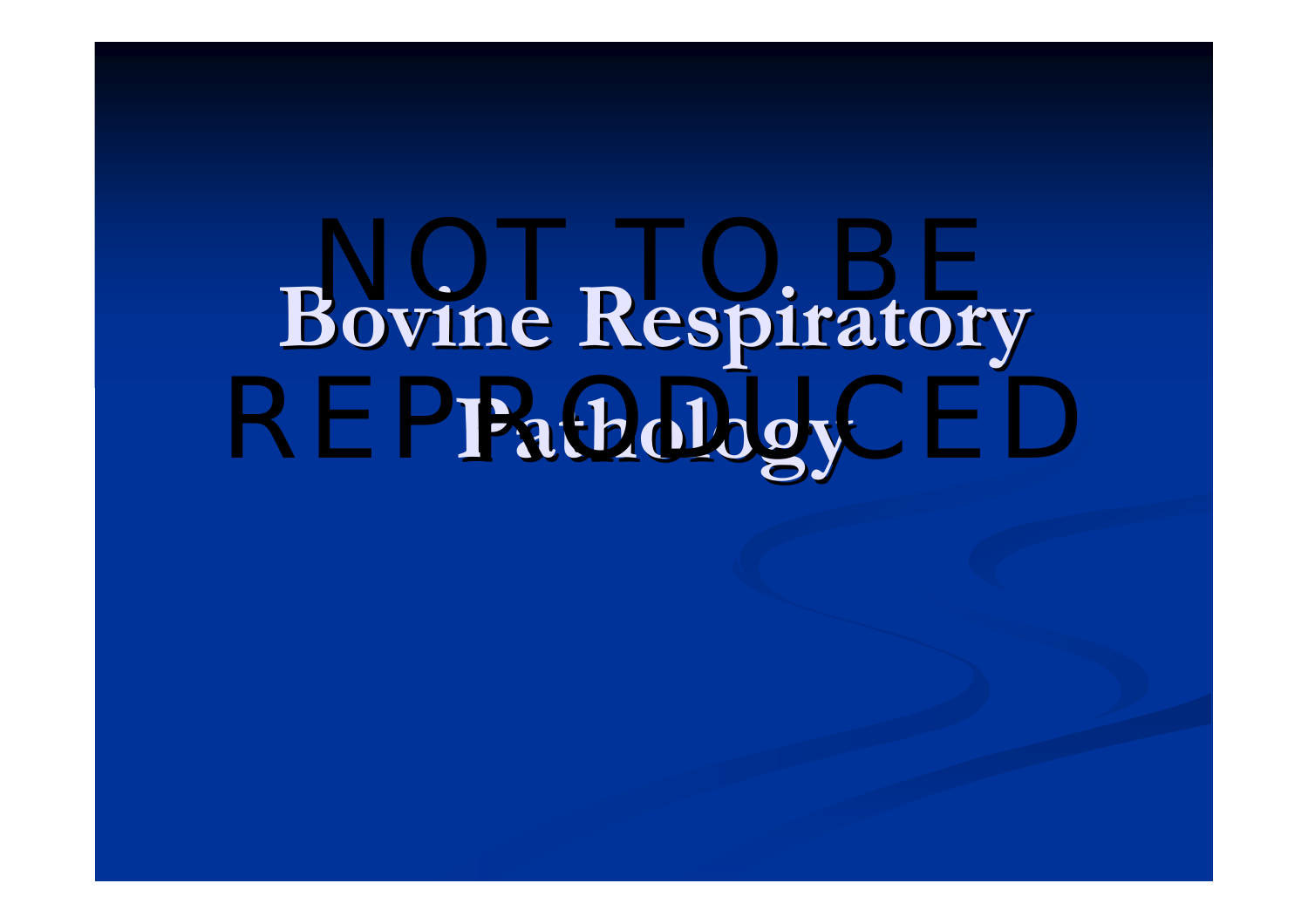**University of Illinois Veterinary Diagnostic University of Illinois Veterinary Diagnostic**   ${\rm \ Laboratory}$ **-- Bovine Respiratory Disease Workup** NOT TO BE A REPORTED THE REPORT OF THE REPORT OF THE REPORT OF THE REPORT OF THE REPORT OF THE REPORT OF THE R<br>NOTE A REPORT OF THE REPORT OF THE REPORT OF THE REPORT OF THE REPORT OF THE REPORT OF THE REPORT OF THE REPOR

 $\blacksquare$  Cost of workup \$95  $\Box$  1-4 animals  $\blacksquare$  Necropsy and histopathology Bacteriologic culture  $-$  lung, LN, etc *Haemophilus Haemophilus somnus* with special media with special media  $\blacksquare$  Mycoplasma — lungs ·  $-$  PCR and RFLP  $\blacksquare$  Virus isolation  $\blacksquare$ – lung, LN, trachea, spleen ■ IBR, BRSV, BVD, PI-3 and others as needed -4 animals<br>The contract of the contract of the contract of the contract of the contract of the contract of the contract o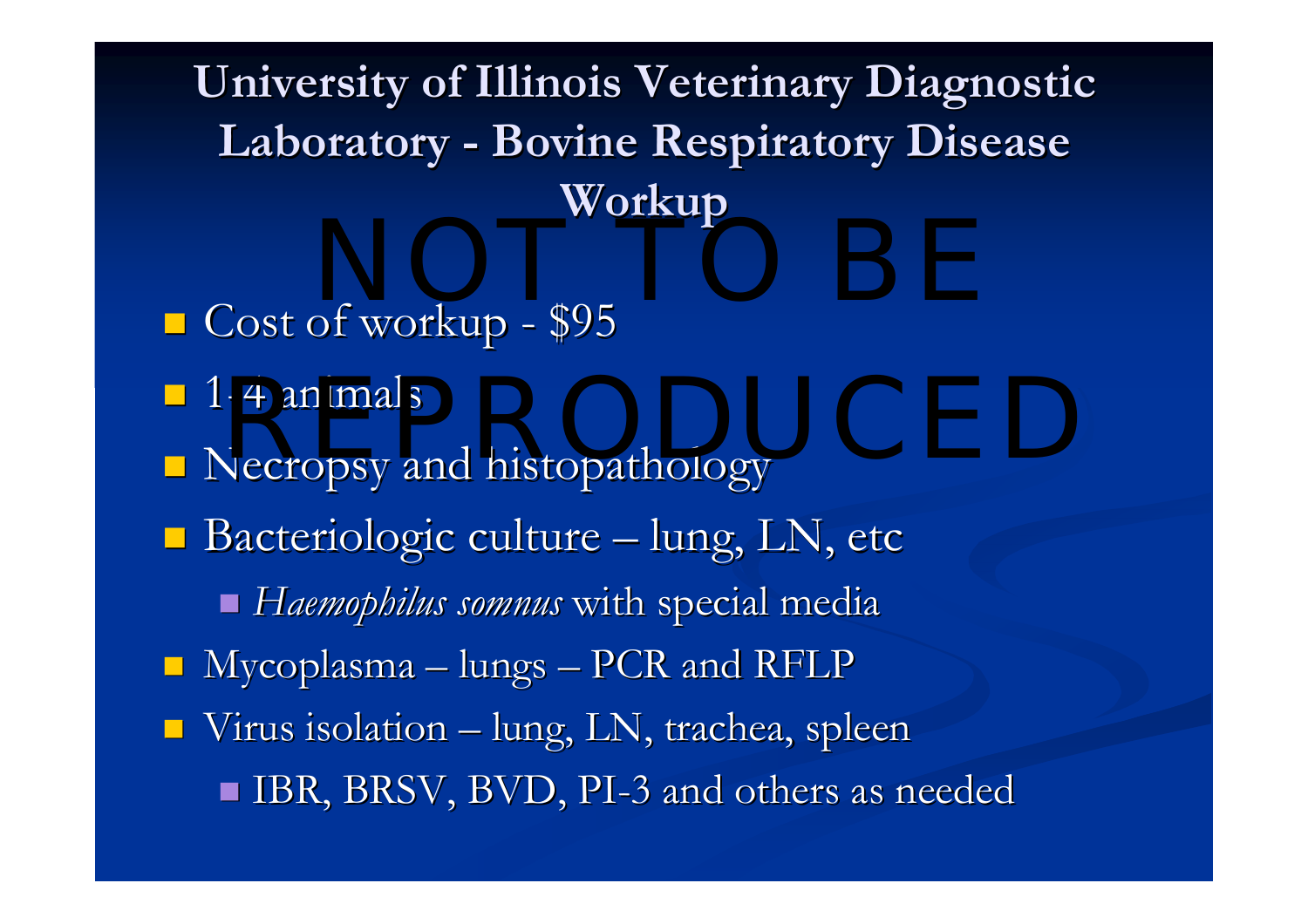## **Bovine Respiratory Disease Workup Bovine Respiratory Disease Workup (cont)**

 $\blacksquare$  FA **Trachea for IBR**  $\blacksquare$  Lungs  $\cdot$  $-$  BRSV and PI-3  $\,$ ■ PCR – BVD  $\blacksquare$  IHC  $-$  lungs for BRSV  $\blacksquare$  Serologic examination  $\cdot$  $-$  not included in standard package Lungs – BRSV and PI-3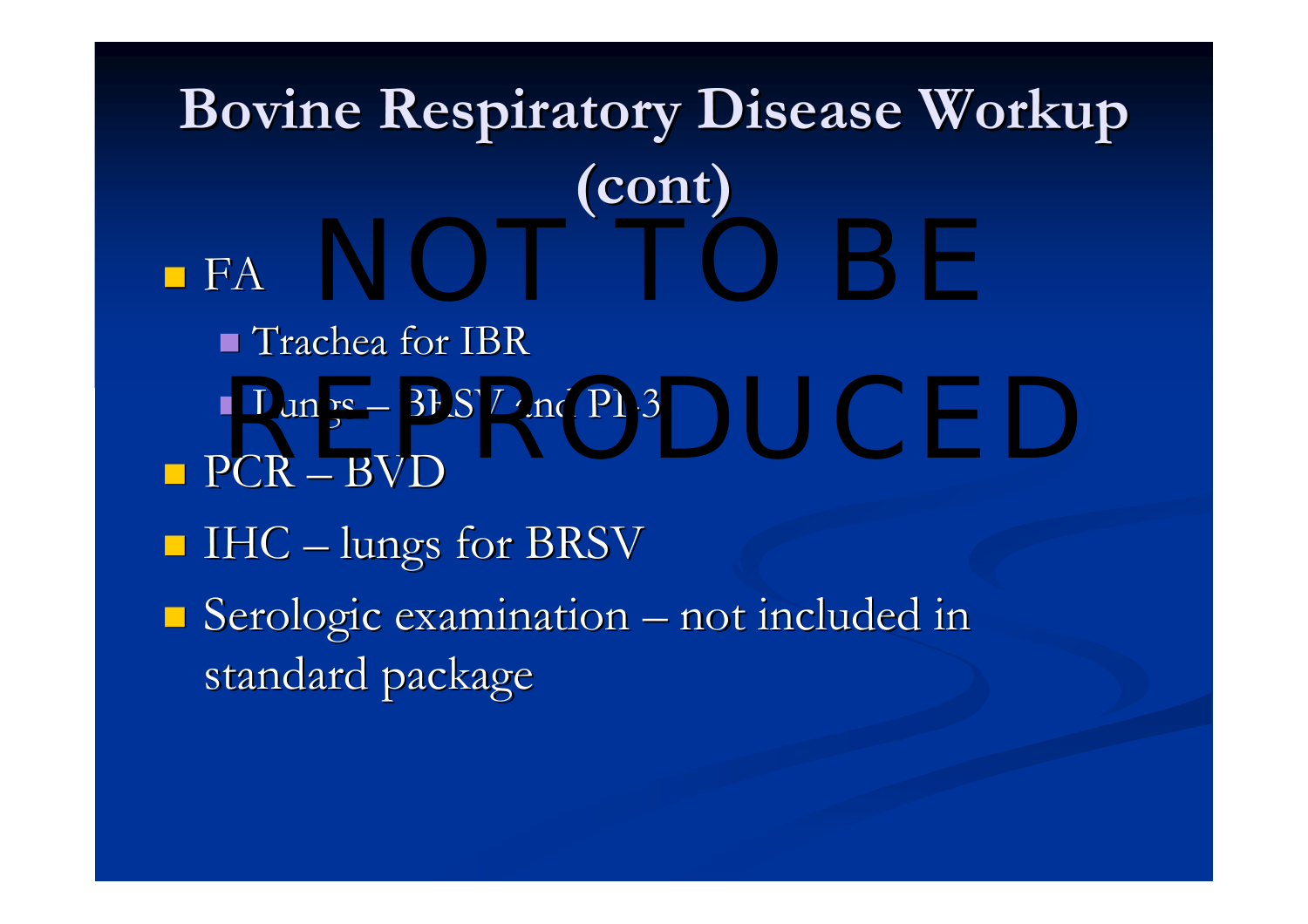## **Ruminant Respiratory Pathology Ruminant Respiratory Pathology**

**L** Upper Respiratory Diseases  $\blacksquare$  Noninfectious Disease Infectious Diseases **Lower Respiratory Tract (Lung) Infectious Disease**  $\blacksquare$  Noninfectious Diseases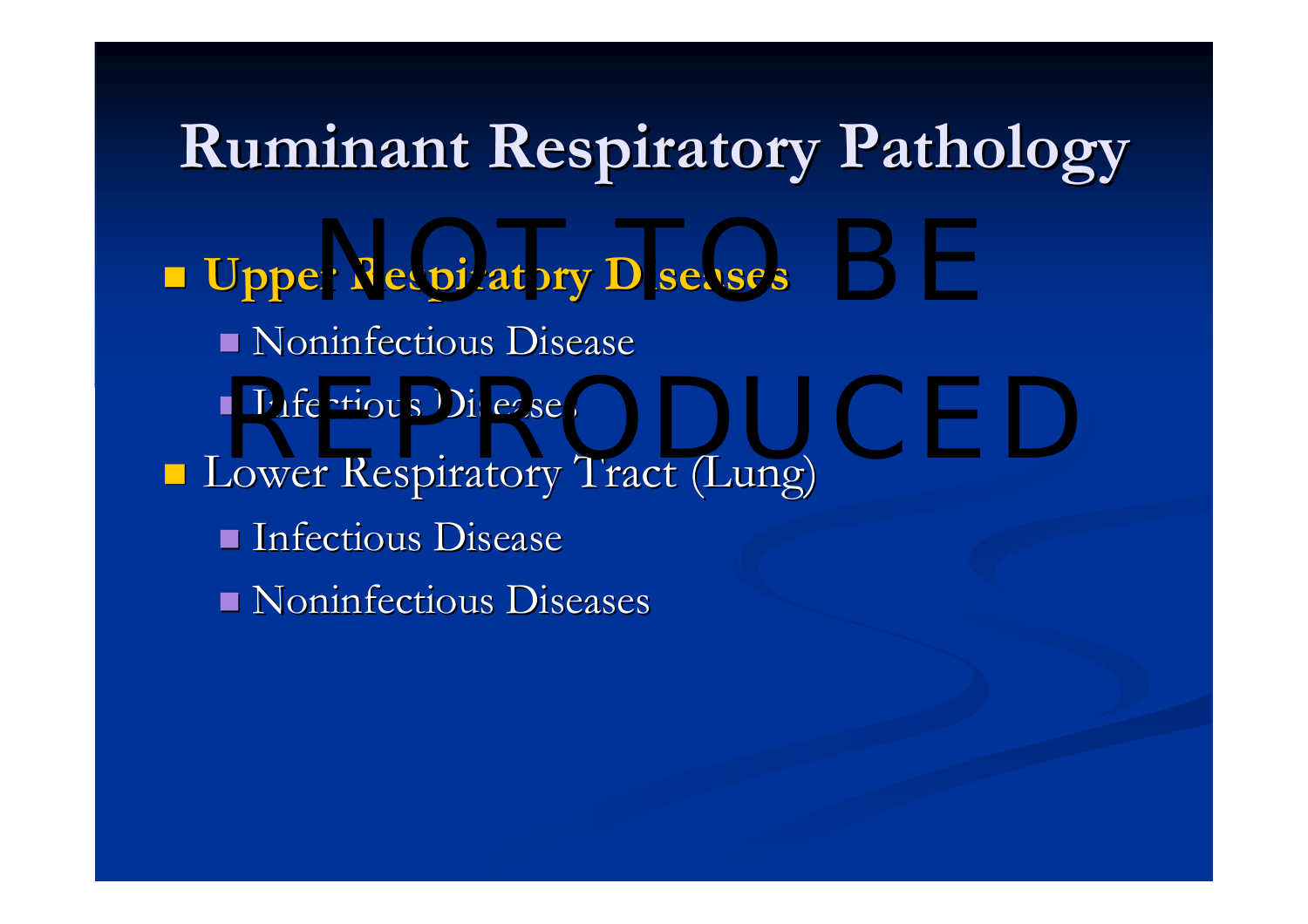## **Bovine Respiratory Pathology Bovine Respiratory Pathology**

**L** Upper Respiratory Diseases **Noninfectious Disease**  $\blacksquare$  Atopic rhinitis  $\blacksquare$  Laryngeal/tracheal edema  $\blacksquare$  Laryngeal contact ulcers  $\blacksquare$ Infectious Diseases ■ Viral  $\blacksquare$  Bacterial  $\blacksquare$  Mycotic Atopic rhinitis<br>Representative and the set of the set of the set of the set of the set of the set of the set of the set of the<br>Representative and the set of the set of the set of the set of the set of the set of the set of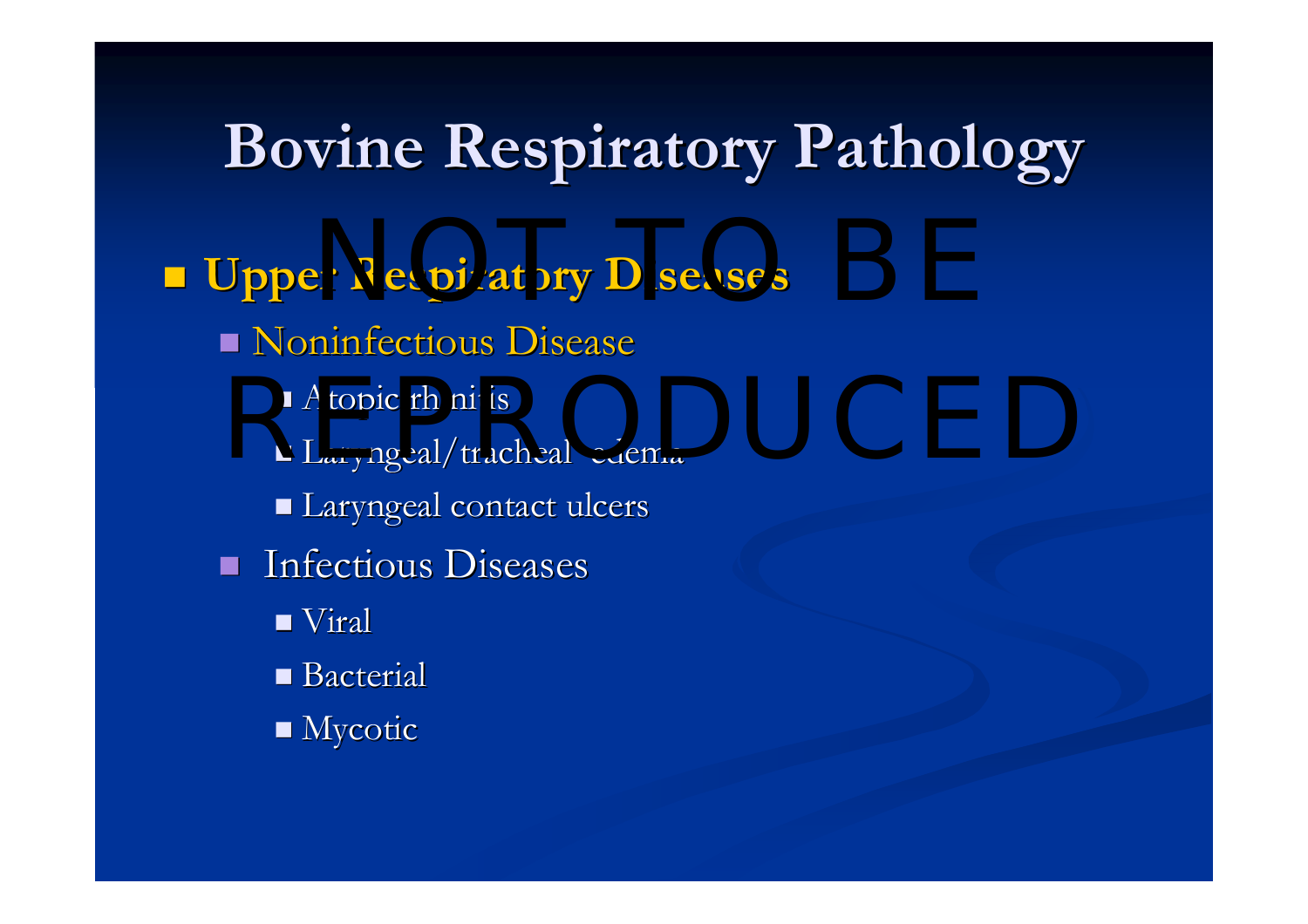## **Nasal Granuloma Granuloma (atopic rhinitis) rhinitis)**

- Bovids in Australia (southeast), UK and S. Africa
- **P**olypoid nodules with eosinophils and mast cells cells
- Type I, III and IV hypersensitivity involved Type I, III and IV hypersensitivity involved  $\blacksquare$  Infectious differentials
	- $\blacksquare$  Mycetomas
	- Rhinosporidiosis Rhinosporidiosis
	- $\blacksquare$  Schistosomiasis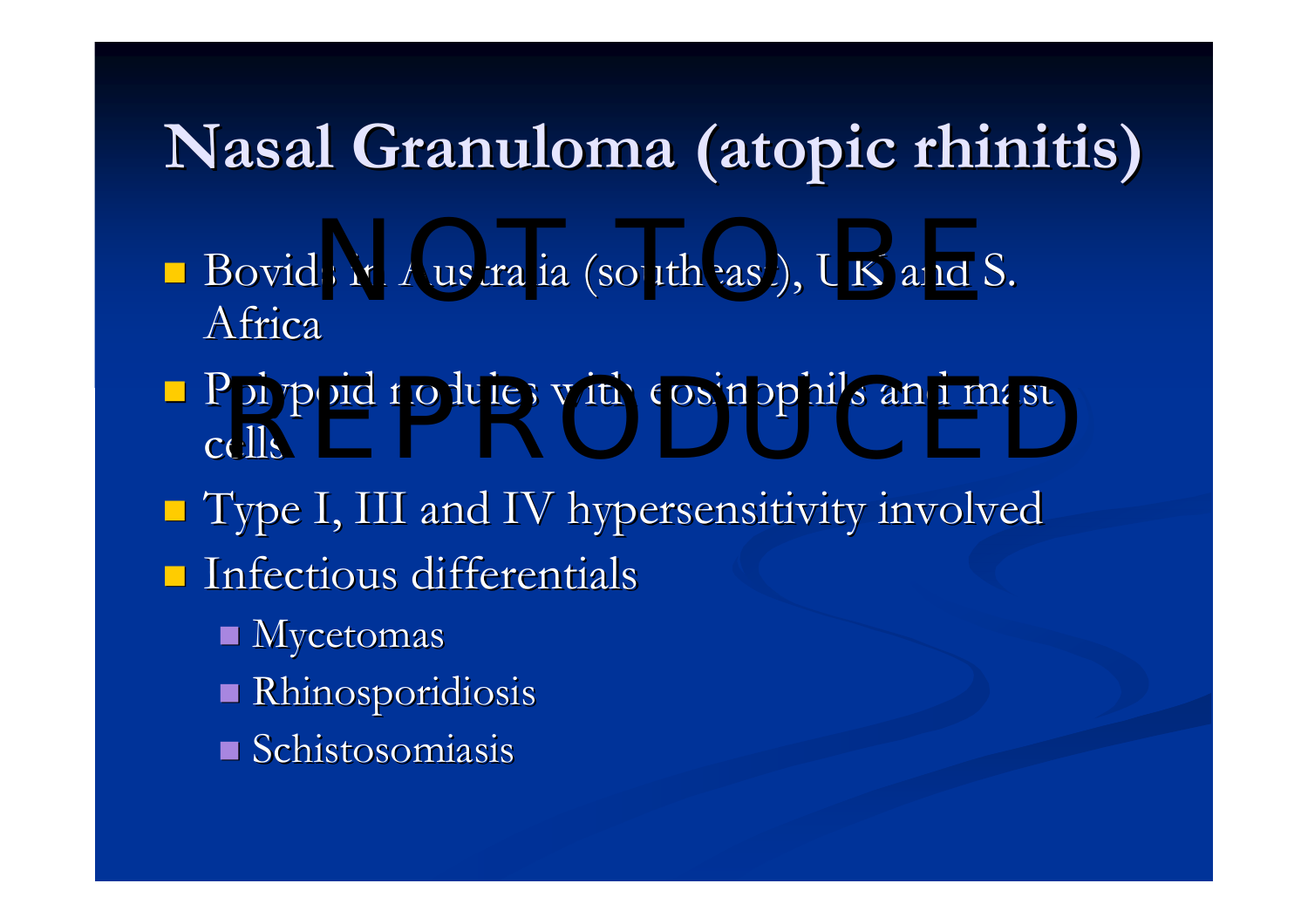## **Laryngeal/Tracheal Edema Laryngeal/Tracheal Edema**

# Laryngeal edema

- $\blacksquare$  Acute interstitial pneumonia
- ■ Obstructs lumen leading to asphyxiation<br>Tracheal edema

#### **Tracheal edema**

- "honker syndrome"/tracheal edema of feedlot cattle"
- п Unknown cause, usually summer
- $\mathbb{R}^2$  $\blacksquare$  Edema and hemorrhages mid-cervical region and caudally to bifurcation

ri<br>M  $\blacksquare$  Pharynx  $\cdot$ **Holland** Construction  $-$  drenching gun injury  $\cdot$ –– capsule deposition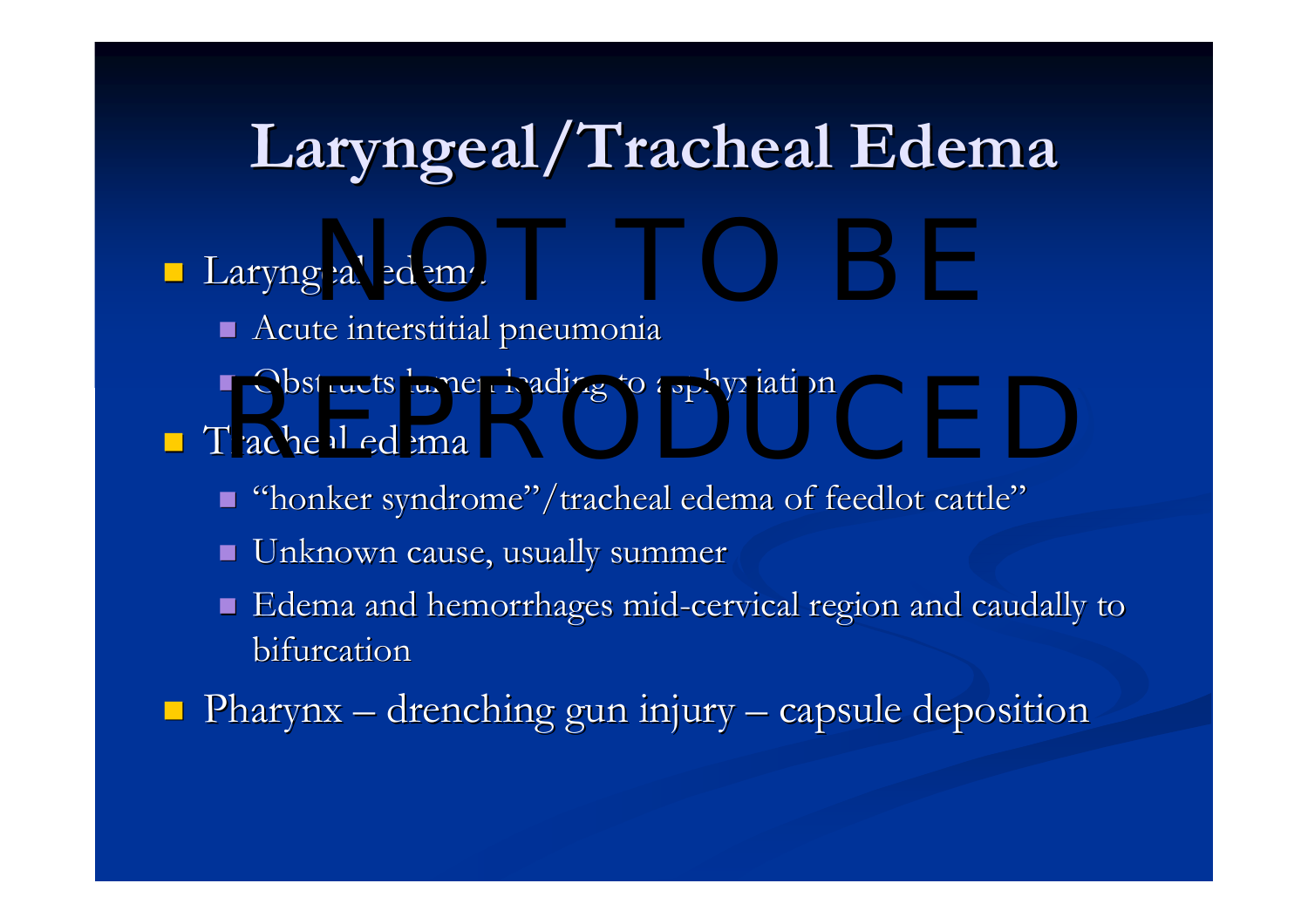# **Laryngeal Contact Ulcers Laryngeal Contact Ulcers**

- $\blacksquare$  Common in feedlot cattle non in feedlot cattle and the set of the set of the set of the set of the set of the set of the set of the set
- Cause – $-$  combination of stress (vocalization),  $\overline{\phantom{a}}$ environmental factors and viruses?<br>Pathology
- **Pathology** ■ Circular uni- or bilateral ulcers **Complications**  $\blacksquare$  Necrobacillosis Papillomas Papillomas
	- **Chondritis**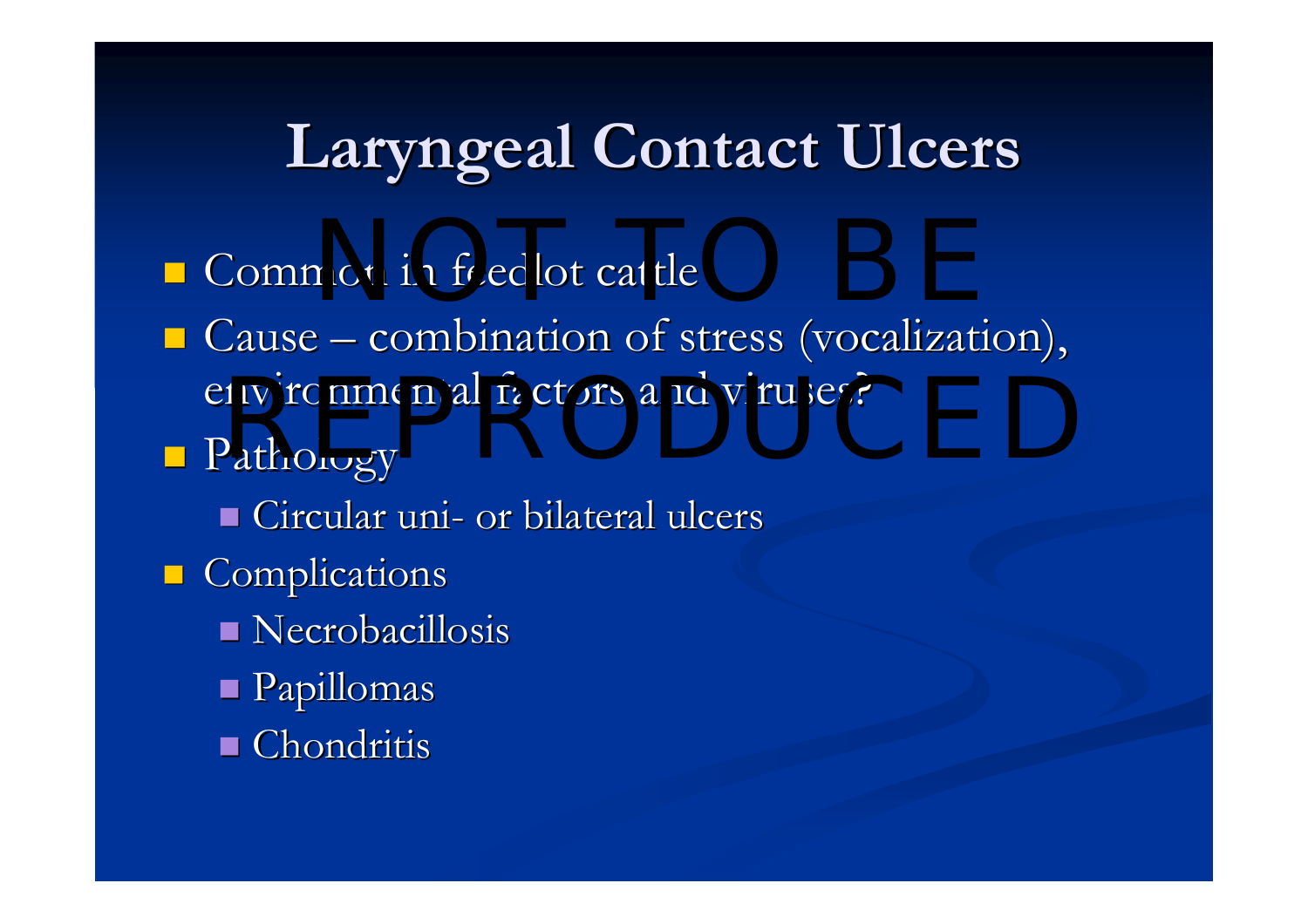## **Bovine Respiratory Pathology Bovine Respiratory Pathology**

**L** Upper Respiratory Diseases **Infectious Diseases**  $\blacksquare$  Bacterial ■ Viral  $\blacksquare$  Mycotic Expediate de la contrattura de la contrattura de la contrattura de la contrattura de la contrattura de la contra<br>Representa de la contrattura de la contrattura de la contrattura de la contrattura de la contrattura de la co